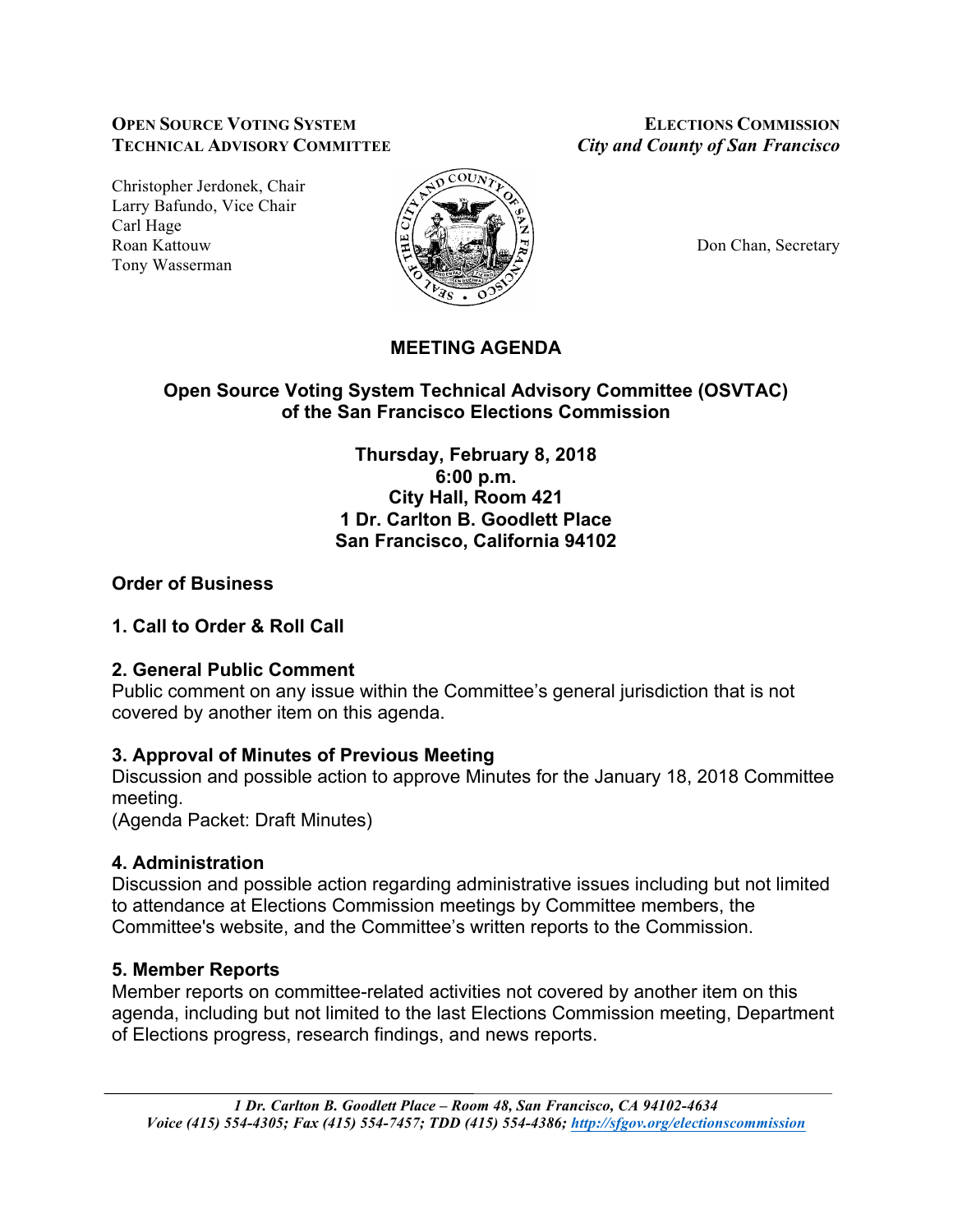### **6. Project Background and Terminology**

Discussion and possible action regarding project background and terminology, including other voting system projects.

### **7. Project Management and Procurement**

Discussion and possible action regarding project management and procurement, including topics like modular contracting, agile development in government, and incremental approaches to the project.

### **8. Equipment Decisions and Implementation Plan**

Discussion and possible action regarding implementation plans for open-source voting, including voting process and equipment decisions that need to be made.

#### **9. Committee Recommendations**

Discussion and possible action regarding Committee recommendations on the subjects of requirements, open source, software development processes, software architecture and design, hardware, intellectual property, and testing.

#### **10. Topics for future discussion**

Discussion and possible action regarding topics for future discussion.

### **Adjournment**

There will be an opportunity for public comment on each agenda item.

Materials contained in the Commission packets for meetings are available for inspection and copying during regular office hours at the Department of Elections, City Hall Room 48. Materials are placed in the Elections Commission's Public Binder no later than 72 hours prior to meetings. Any materials distributed to members of the Elections Commission within 72 hours of the meeting or after the agenda packet has been delivered to the members are available for inspection at the Department of Elections, City Hall Room 48, in the Commission's Public Binder, during normal office hours.

**Cell phones, pagers and similar sound-producing electronic devices:** The ringing of and use of cell phones, pagers and similar sound-producing electronic devices are prohibited at this meeting. The Chair may order the removal from the meeting room of any person responsible for the ringing or use of a cell phone, pager, or other similar sound-producing electronic devices.

**Disability Access:** The meeting will be held in Room 421, City Hall, 1 Dr. Carlton B. Goodlett Place, San Francisco, CA. The meeting room is wheelchair accessible. The nearest accessible BART station is Civic Center (Market/Grove/Hyde Streets). Accessible MUNI Metro lines are the F, J, K, L, M, N, T (exit at Civic Center or Van Ness Stations). MUNI bus lines also serving the area are the 5, 5R, 6, 7, 7R, 7X, 9, 9R, 19, 21, 47, and 49. For more information about MUNI accessible services, call 311, call (415) 701-4485, or visit http://www.sfmuni.com. There is accessible curbside parking adjacent to City Hall on Grove Street and Van Ness Avenue and in the vicinity of the Veterans Building at 401 Van Ness Avenue adjacent to Davies Hall and the War Memorial Complex.

To obtain a disability-related modification or accommodation, including auxiliary aids or services, to participate in a meeting, please contact the Department of Elections at least 48 hours before the meeting, except for Monday meetings, for which the deadline is 4:00 p.m. the previous Friday. Late requests will be honored, if possible. Services available on request include the following: American sign language